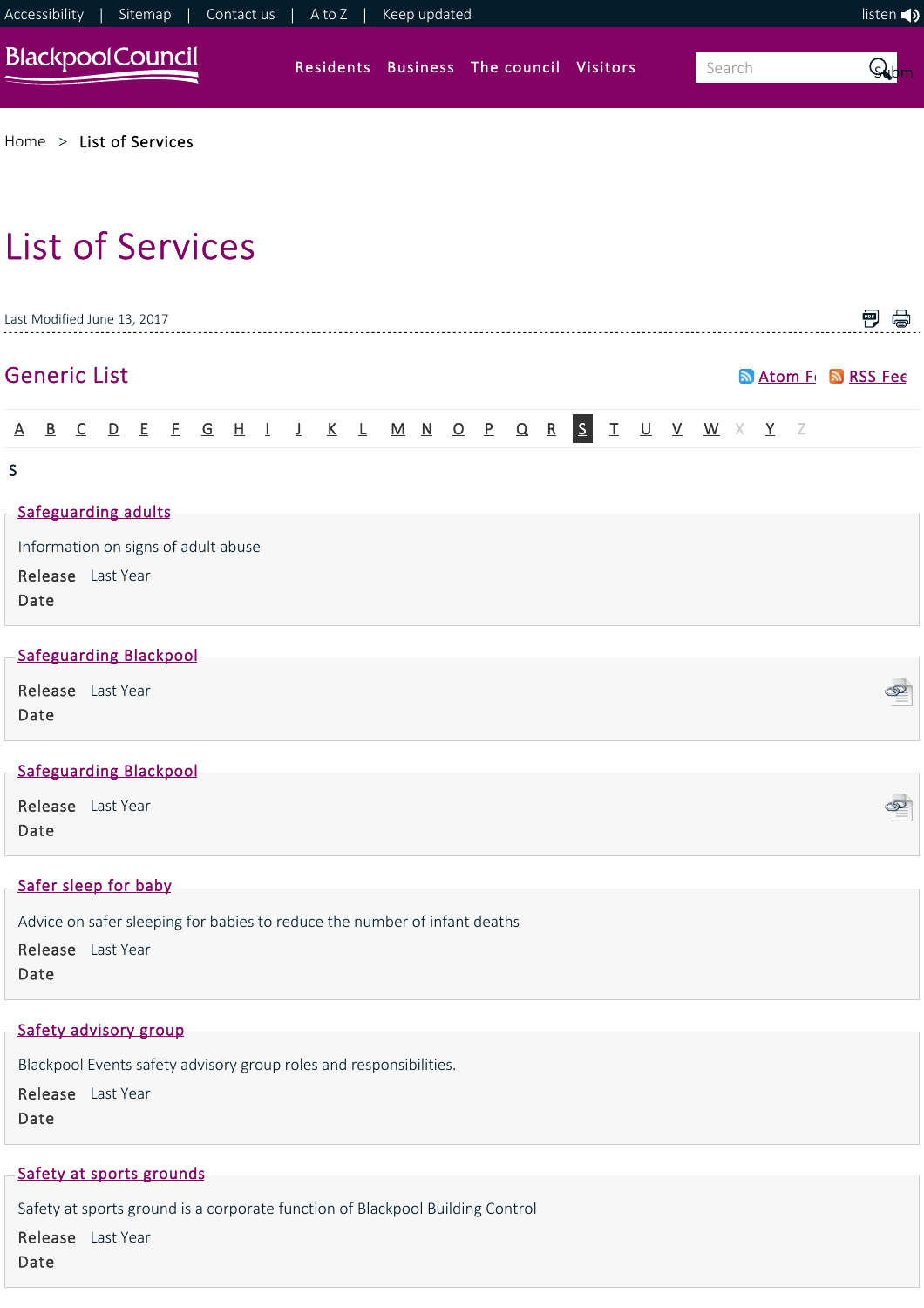## [Saved policies](https://www.blackpool.gov.uk/Residents/Planning-environment-and-community/Planning/Planning-policy/Blackpool-local-plan/Saved-policies.aspx)

The Blackpool Local Plan sets out the Council's current policies and proposals for the way in which land, buildings and infrastructure are developed.

Release Last Year

Date

## [Scaffold licence](https://www.blackpool.gov.uk/Business/Licensing-and-permits/Highways-licences-and-permits/Scaffold-licence.aspx)

Applying for a scaffolding licence to erect scaffolding on a public footpath or highway in Blackpool.

Release Last Year Date

## [School admission appeals](https://www.blackpool.gov.uk/Residents/Education-and-schools/School-admissions/School-admission-appeals.aspx)

Information on appeals a school place decision in Blackpool

Release Last Year Date

## [School admissions](https://www.blackpool.gov.uk/Residents/Education-and-schools/School-admissions/School-admissions.aspx)

Applying for a place at a primary school in Blackpool. You can apply online or through the application available from any Blackpool primary school.

Release Last Year Date

## [School admissions waiting list](https://www.blackpool.gov.uk/Residents/Education-and-schools/School-admissions/School-admissions-waiting-list.aspx)

School admissions waiting list Release Last Year Date

## [School attendance](https://www.blackpool.gov.uk/Residents/Education-and-schools/Information-for-parents-and-carers/School-attendance.aspx)

School attendance and truancy information and advise for parents whose children attend school in Blackpool

Release Last Year Date

## [School dates](https://www.blackpool.gov.uk/Residents/Education-and-schools/Blackpool-schools/School-dates.aspx)

Information on school holidays and term dates. Core school holiday and term dates for schools in Blackpool.

Release Last Year Date

# [School governors](https://www.blackpool.gov.uk/Residents/Education-and-schools/School-governors/School-governors.aspx)

The role of a school governor in Blackpool schools.

Release Last Year Date

# [School improvement](https://www.blackpool.gov.uk/Residents/Education-and-schools/School-improvement/School-improvement.aspx)

How Blackpool Council is helping to improve schools. Release Last YearDate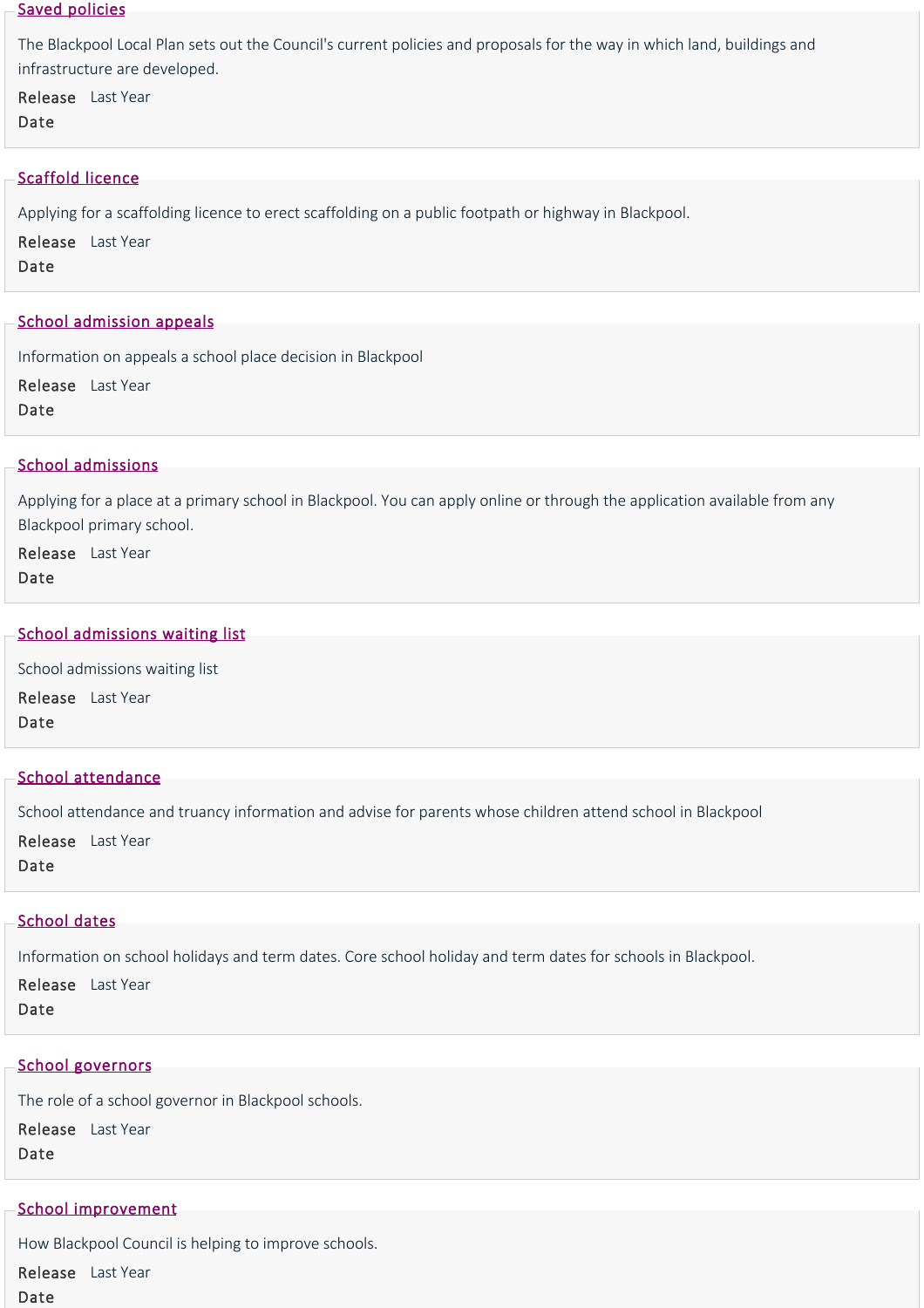## [School improvement and interventions team](https://www.blackpool.gov.uk/Residents/Education-and-schools/School-improvement/School-Improvement-and-Interventions-Team.aspx)

The School Improvement/Interventions team provides strategic leadership to the school system and consists of officers with significant experience of senior leadership in schools. This includes strengthening school leadership and developing and aligning local educational policy to national policy developments.

Release Last Year Date

## [School performance and assessments](https://www.blackpool.gov.uk/Your-Council/Transparency-and-open-data/Audits-inspections-and-assesments/Schools-and-learning-inspection-reports.aspx)

Release Last Year Date

## [School transport](https://www.blackpool.gov.uk/Residents/Education-and-schools/Getting-to-school/School-transport.aspx)

School transport provision in Blackpool Release Last Year Date

## [School uniform grants](https://www.blackpool.gov.uk/Residents/Education-and-schools/Information-for-parents-and-carers/School-uniform-grants.aspx)

Please contact your child's school about uniform grants that may be available

Release Last Year Date

#### [Schools and learning inspection reports](https://www.blackpool.gov.uk/Your-Council/Transparency-and-open-data/Audits-inspections-and-assesments/Schools-and-learning-inspection-reports.aspx)

Information of Ofsted reports for Blackpool schools and learning establishments Release Last Year Date

## [Schools forum membership](https://www.blackpool.gov.uk/Business/Working-with-the-council/Education-and-schools/Schools-forum-membership.aspx)

Membership of the Blackpool Schools forum Release Last Year

Date

#### [Schools trading](https://www.blackpool.gov.uk/Business/Working-with-the-council/Education-and-schools/Schools-trading.aspx)

Services offered to Blackpool and Lancashire schools by Blackpool Council

Release Last Year Date

## [Seagull Proof Sacks](https://www.blackpool.gov.uk/Residents/Waste-and-recycling/Recycling-and-environment/Seagull-Proof-Sacks.aspx)

Seagull proof sacks, information for residents Release Last Year Date

# [Seagull sack](https://www.blackpool.gov.uk/Residents/Waste-and-recycling/Bin-collections/What-goes-in-my-bin/Seagull-sack.aspx)

Blackpool Council's seagull proof waste sacks Release Last Year

ැත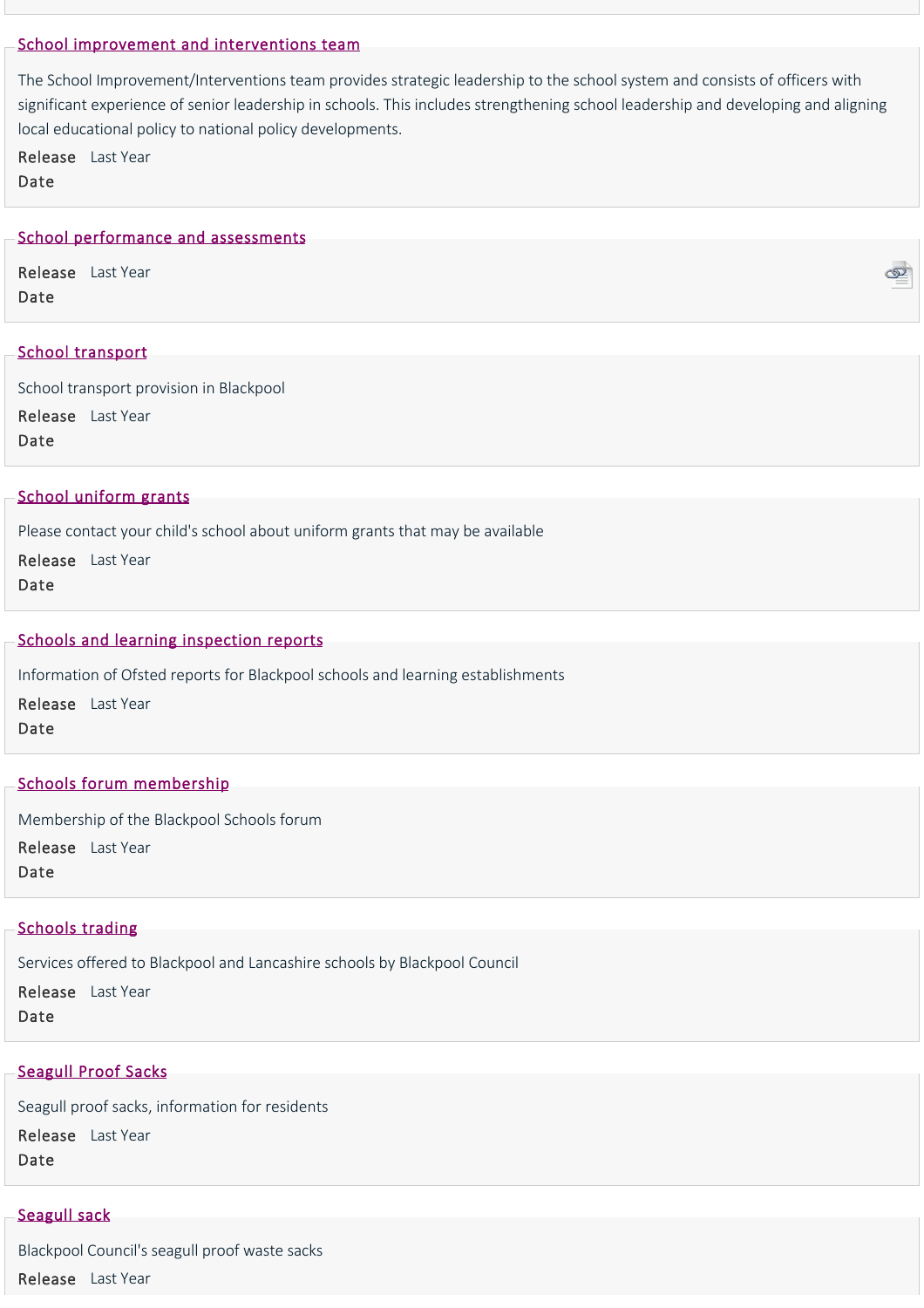## Date

| Search for your councillor |  |  |
|----------------------------|--|--|
| Release Last Year<br>Date  |  |  |
| Search results             |  |  |
| Search Content             |  |  |

Release Last Year Date

# [Search Results](https://www.blackpool.gov.uk/Residents/Health-and-social-care/Children-and-families/JustUz/SearchResults.aspx)

Search results

Release Last Year

Date

# [Searching funeral records](https://www.blackpool.gov.uk/Residents/Life-events/Cemeteries-and-crematorium/Searching-funeral-records.aspx)

Application form to search records of funerals held in Blackpool.

Release Last Year

Date

## **[Seeing Your Family](https://www.blackpool.gov.uk/Residents/Health-and-social-care/Children-and-families/JustUz/Beinglookedafter/Seeing-Your-Family.aspx)**

information about how you see your family when you are looked after by Blackpool

Release Last Year Date

## **[Selective licensing](https://www.blackpool.gov.uk/Business/Licensing-and-permits/Housing-licences/Selective-licensing/Selective-licensing.aspx)**

The aim of Selective Licensing is to improve the management and conditions of the properties, ensuring they have a positive impact on the area

Release Last Year Date

## [Selling to the council](https://www.blackpool.gov.uk/Business/Working-with-the-council/Selling-to-the-Council/Selling-to-the-council.aspx)

How Blackpool Council buy products and services, our procurement policy and tendering process. Becoming a supplier to Blackpool Council

Release Last Year Date

## [Semi permanent pigmentation byelaws](https://www.blackpool.gov.uk/Business/Licensing-and-permits/Personal-treatments/Semi-Permanent-Pigmentation-Byelaws.aspx)

Semi Permanent Pigmentation Byelaws Release Last Year Date

# [SEND Home to School and College Travel Assistance Policy](https://www.blackpool.gov.uk/Residents/Education-and-schools/Getting-to-school/SEND-travel-policy.aspx)

Blackpool Council's SEND Home to School and College Travel Assistance Policy Release Last Year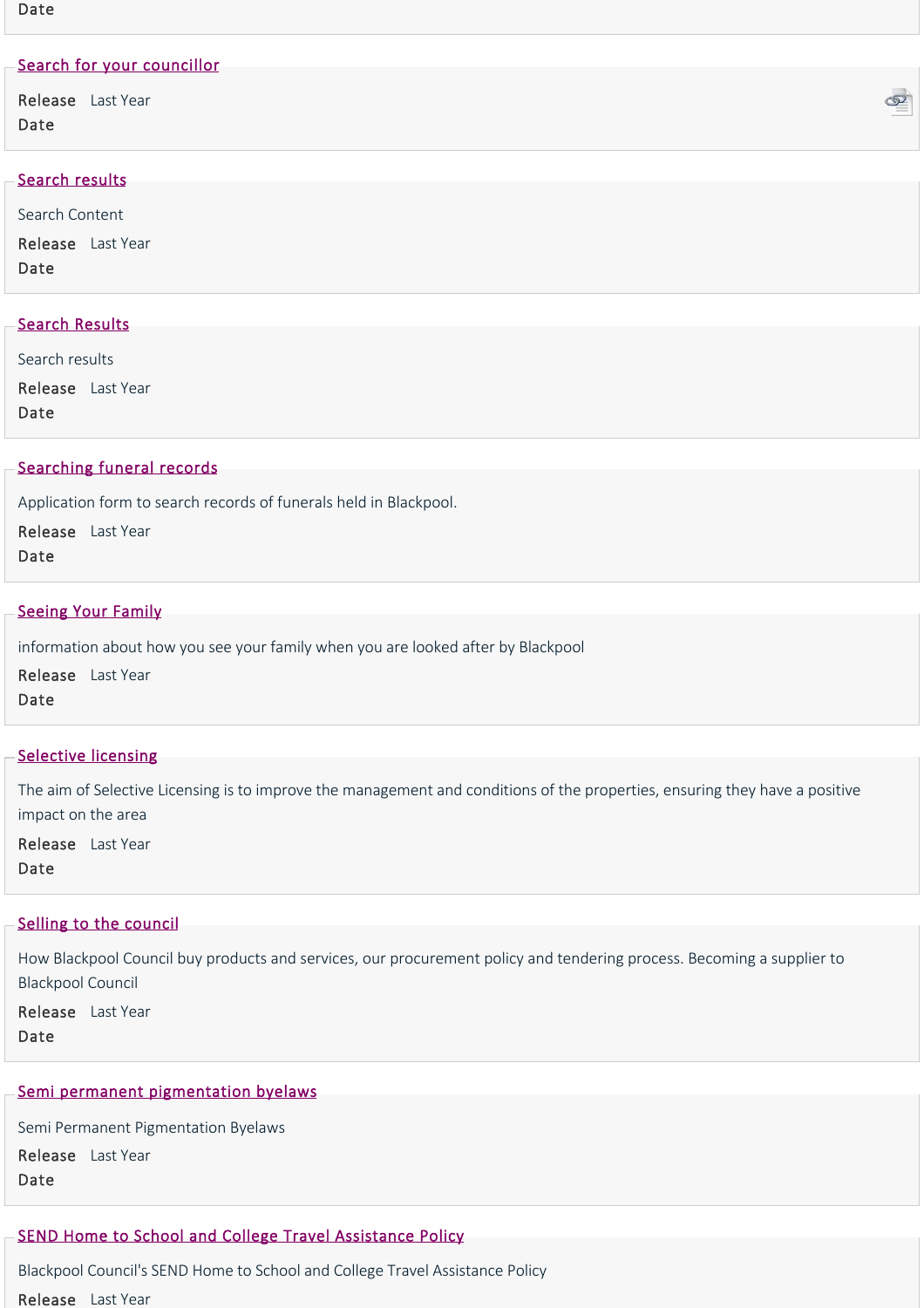#### Date

#### [Senior employees](https://www.blackpool.gov.uk/Your-Council/Transparency-and-open-data/Pay-policy-and-salaries/Senior-employees.aspx)

Blackpool Council's senior officers, their jobs and responsibilities.

Release Last Year Date

#### [Services we provide](https://www.blackpool.gov.uk/Residents/Health-and-social-care/Social-care-for-adults/Services-we-provide/Services-we-provide.aspx)

Adult social care services provided by Blackpool Council Release Last Year

Date

#### [Sex establishment policy 2021](https://www.blackpool.gov.uk/Business/Licensing-and-permits/Licensing-policies/Sex-establishment-policy-2021.aspx)

Blackpool Council's sex establishment policy 2021 Release Last Year Date

#### [Sex shops and sex cinemas](https://www.blackpool.gov.uk/Business/Licensing-and-permits/Alcohol-entertainment-and-food-licences/Sex-establishments/Sex-shops-and-sex-cinemas.aspx)

Sex shop and cinema licence. To run a sex shop in Blackpool selling sex toys, books or videos or adult cinema then you may need a licence from Blackpool Council.

Release Last Year Date

#### [Sexual entertainment venues](https://www.blackpool.gov.uk/Business/Licensing-and-permits/Alcohol-entertainment-and-food-licences/Sex-establishments/Sexual-entertainment-venues.aspx)

Apply for a sexual entertainment venue licence if you are providing sexual entertainment, for example lap dancing Release Last Year Date

## [Shared Lives](https://www.blackpool.gov.uk/Residents/Health-and-social-care/Social-care-for-adults/Services-we-provide/Shared-lives/Shared-lives.aspx)

About Blackpool's Shared Lives service Release Last Year Date

## [Shop front guidance](https://www.blackpool.gov.uk/Residents/Planning-environment-and-community/Planning/Conservation/Shop-front-guidance.aspx)

Blackpool conservation areas shop front guidance

Release Last Year

Date

#### [Short breaks care](https://www.blackpool.gov.uk/Residents/Health-and-social-care/Children-and-families/Children-with-disabilities/Short-breaks-care.aspx)

Details of short breaks services available from Blackpool Council for children with disabilities Release Last Year Date

#### [Sign up to receive electronic bills](https://www.blackpool.gov.uk/Residents/Council-tax/Paperless-billing.aspx)

Sign up to receive electronic Council Tax bills by email. (E‐bills)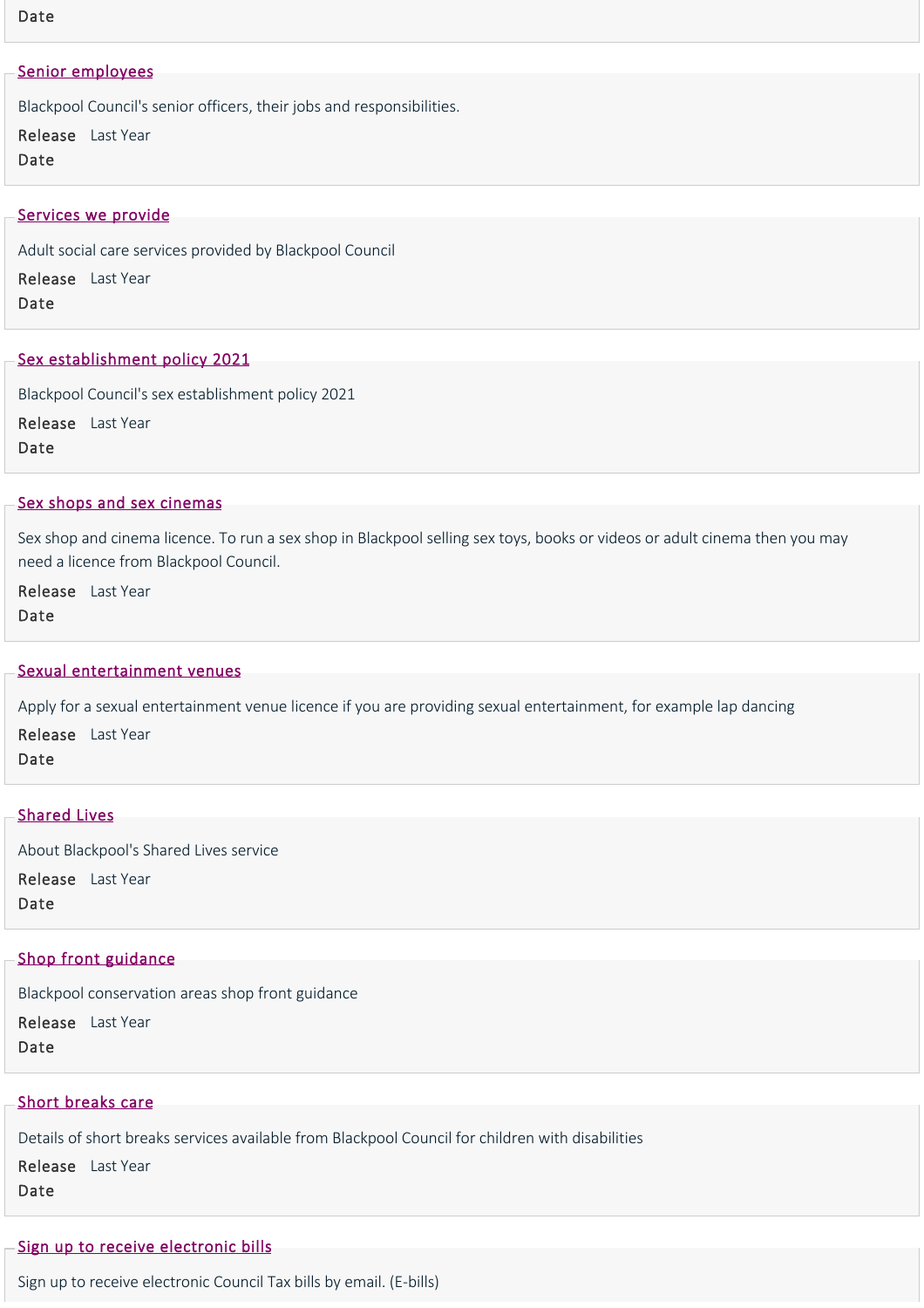Release Last Year Date

### [Skills for work](https://www.blackpool.gov.uk/Residents/Advice-and-support/Job-support/Skills-for-work.aspx)

Help and information about learning new skills for work Release Last Year Date

#### [Skip permits](https://www.blackpool.gov.uk/Business/Licensing-and-permits/Highways-licences-and-permits/Skips-permit.aspx)

Apply for a permit to place a skip on the highway in Blackpool Release Last Year Date

## [Social care for adults](https://www.blackpool.gov.uk/Residents/Health-and-social-care/Social-care-for-adults/Social-care-for-adults.aspx)

Adult social care services in Blackpool. Blackpool Council's services for adults, adult social services in Blackpool.

Release Last Year Date

#### [Social housing HRA valuation](https://www.blackpool.gov.uk/Your-Council/Transparency-and-open-data/Social-housing-HRA-valuation.aspx)

Social Housing HRA Valuation transparency information

Release Last Year Date

#### [Social media](https://www.blackpool.gov.uk/Social-media.aspx)

Blackpool Council's social media channels including our Facebook pages, Twitter accounts, YouTube accounts and Instagram pages.

Release Last Year Date

#### [Social media policy](https://www.blackpool.gov.uk/Social-media-policy.aspx)

Blackpool Council's public social media policy. How we will answer queries through social media channels

Release Last Year Date

#### [Social services complaints and feedback](https://www.blackpool.gov.uk/Residents/Health-and-social-care/Social-services-complaints.aspx)

How to complain about adults or children's social care services and facilities in Blackpool

Release Last Year

Date

#### [Social value policy](https://www.blackpool.gov.uk/Business/Working-with-the-council/Selling-to-the-Council/Social-value-policy.aspx)

Blackpool Council's supplier's social value policy Release Last Year

Date

## [Solaris Centre](https://www.blackpool.gov.uk/Residents/Parks-and-community-facilities/Solaris-centre/Solaris-centre.aspx)

Blackpool Solaris Centre conference and meeting venue with high level of environmental facilities.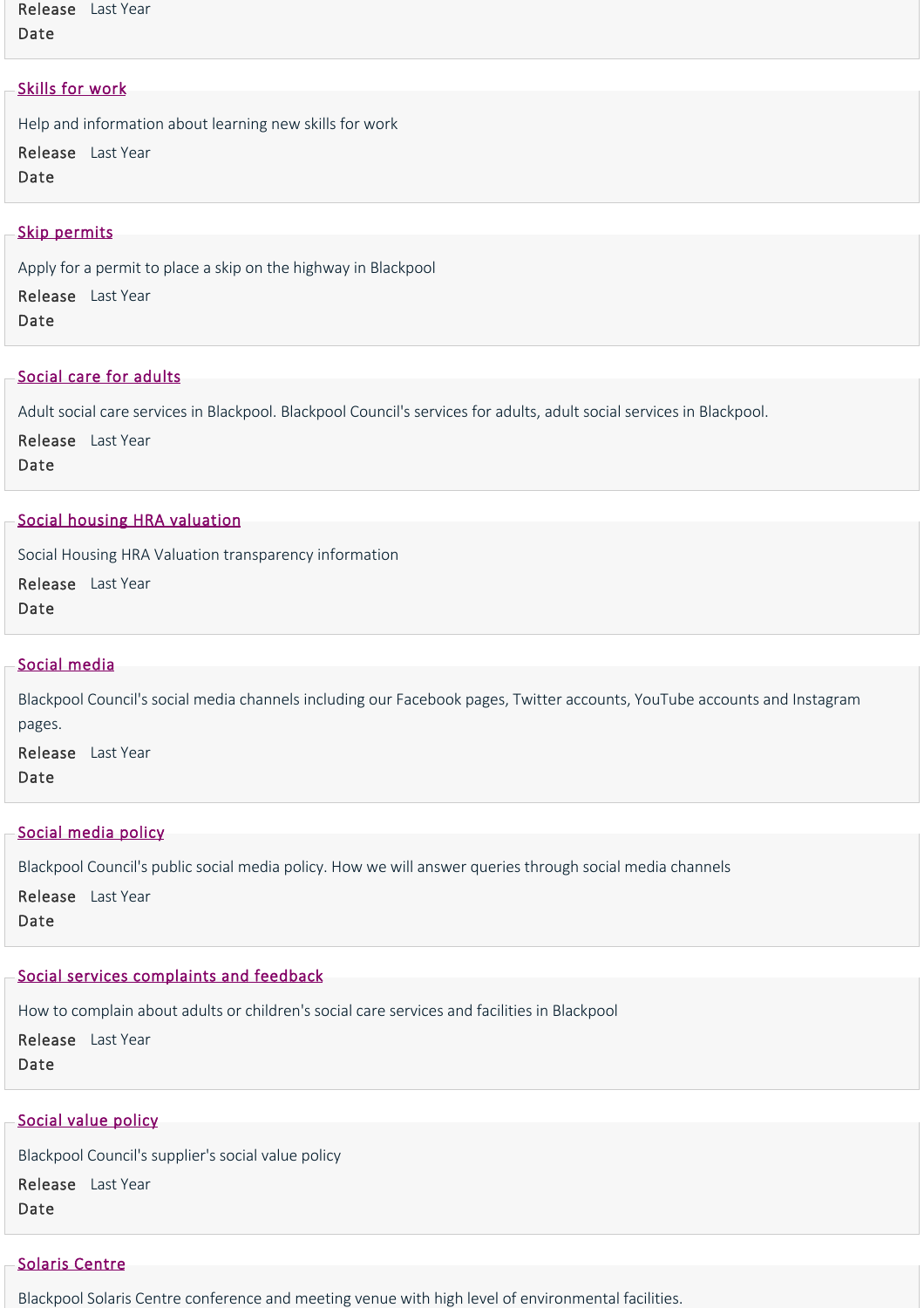Release Last Year Date

### [Solaris events](https://www.blackpool.gov.uk/Residents/Parks-and-community-facilities/Solaris-centre/Solaris-events.aspx)

Meeting a function rooms from 2‐75 people at Blackpool Solaris centre Release Last Year Date

#### [Somerset Avenue PSPO](https://www.blackpool.gov.uk/Residents/Planning-environment-and-community/Crime-and-safety/Public-space-protection-orders/Alley-gates/Somerset-Avenue-PSPO.aspx)

Public SPace Protection Order for Knutsford Road alley gate

Release Last Year

Date

## [Space and amenity standards](https://www.blackpool.gov.uk/Business/Residential-landlords/Houses-in-multiple-occupation/Space-and-amenity-standards.aspx)

Space and amenity standards in houses in multiple occupation, guidance for landlords in Blackpool, Fylde and Wyre

Release Last Year

Date

## [Special diets and allergens](https://www.blackpool.gov.uk/Residents/Education-and-schools/School-meals/Special-diets-and-allergens.aspx)

Blackpool school meals allergen information. Details of allergen protection for school meals in Blackpool

Release Last Year

Date

## [Specialist equipment for children and young people ‐ Policy and procedures](https://www.blackpool.gov.uk/Residents/Health-and-social-care/Children-and-families/Documents/Specialist-equipment-for-children-and-young-people-2021-Policy-and-procedures.aspx)

Specialist equipment for children and young people 2021 ‐ Policy and procedures

Release Last Year Date

#### [St Albans 1 PSPO](https://www.blackpool.gov.uk/Residents/Planning-environment-and-community/Crime-and-safety/Public-space-protection-orders/Alley-gates/St-Albans-1-PSPO.aspx)

Public Space Protection Order for the installation of an alley gate in the St Albans Road area

Release Last Year Date

#### [Staff structure and pay bands](https://www.blackpool.gov.uk/Your-Council/Transparency-and-open-data/Pay-policy-and-salaries/Staff-structure-and-pay-bands.aspx)

Senior officers of Blackpool Council and their salary scales, pay bands.

Release Last Year Date

#### **[Stanley Park](https://www.blackpool.gov.uk/Residents/Parks-and-community-facilities/Parks,-playgrounds-and-community-facilities/Stanley-Park.aspx)**

Stanley Park Blackpool, location, facilities and opening times. Blackpool's Stanley Park with it's stunning gardens a facilities, an oasis of calm

Release Last Year Date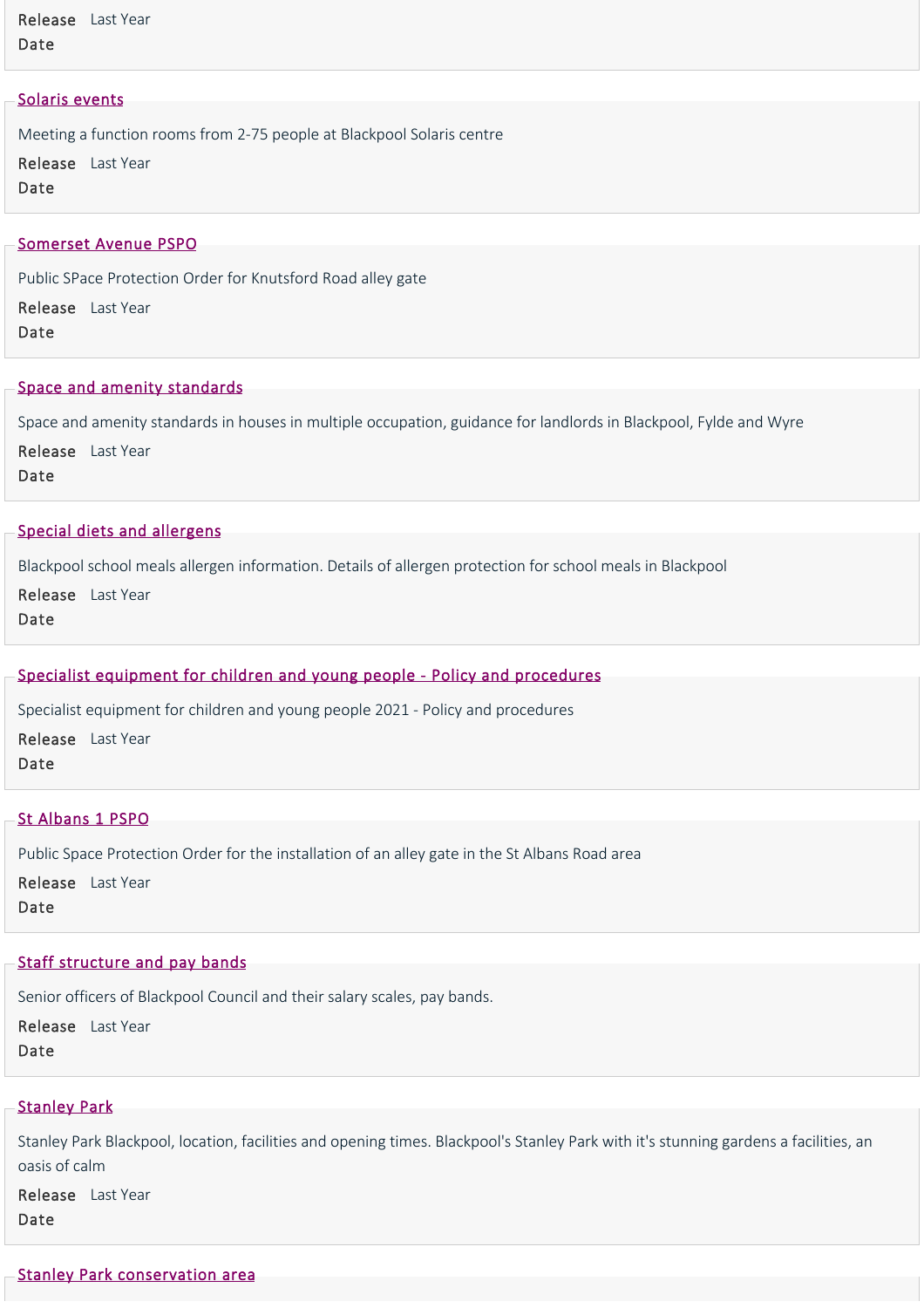Stanley Park conservation area. Details of the area it covers and restrictions applied to development.

Release Last Year Date

## [Stanley Park conservation area appraisal](https://www.blackpool.gov.uk/Residents/Planning-environment-and-community/Planning/Conservation/Stanley-Park-conservation-area/Stanley-Park-conservation-area-appraisal.aspx)

Stanley Park conservation area appraisal Release Last Year Date

## [Stanley Park conservation area management plan](https://www.blackpool.gov.uk/Residents/Planning-environment-and-community/Planning/Conservation/Stanley-Park-conservation-area/Stanley-Park-conservation-area-management-plan.aspx)

Stanley Park conservation area management plan Release Last Year Date

#### [Start your own business](https://www.blackpool.gov.uk/Business/Business-support-and-advice/Start-your-own-business.aspx)

Help and advise on starting your own business in Blackpool.

Release Last Year

Date

#### [Statement of community involvement](https://www.blackpool.gov.uk/Residents/Planning-environment-and-community/Planning/Planning-policy/Statement-of-community-involvement.aspx)

Information on how to participate in planning consultations with Blackpool Council

Release Last Year

Date

## [Statistics and research](https://www.blackpool.gov.uk/Your-Council/Statistics-and-research/Statistics-and-research.aspx)

This page explains where to find detailed statistical information about Blackpool.

Release Last Year

Date

## **[Statutory duties](https://www.blackpool.gov.uk/Business/Working-with-the-council/Education-and-schools/School-organisation-and-place-planning/Statutory-duties.aspx)**

Statutory Duties, School Organisation. To ensure there are sufficient school places to accommodate the young people who reside in the borough.

Release Last Year Date

## [Staying Put](https://www.blackpool.gov.uk/Residents/Health-and-social-care/Children-and-families/JustUz/Leaving-Care/Staying-Put.aspx)

Staying Put is where you remain with your foster family past the age of 18.

Release Last Year Date

## [Staying safe online](https://www.blackpool.gov.uk/Residents/Advice-and-support/Consumer-advice/Staying-safe-online.aspx)

Information for parents on how to stay safe online Release Last Year Date

#### **[Stewards](https://www.blackpool.gov.uk/Business/Working-with-the-council/Organising-an-event/Advice-and-guidance/Stewards.aspx)**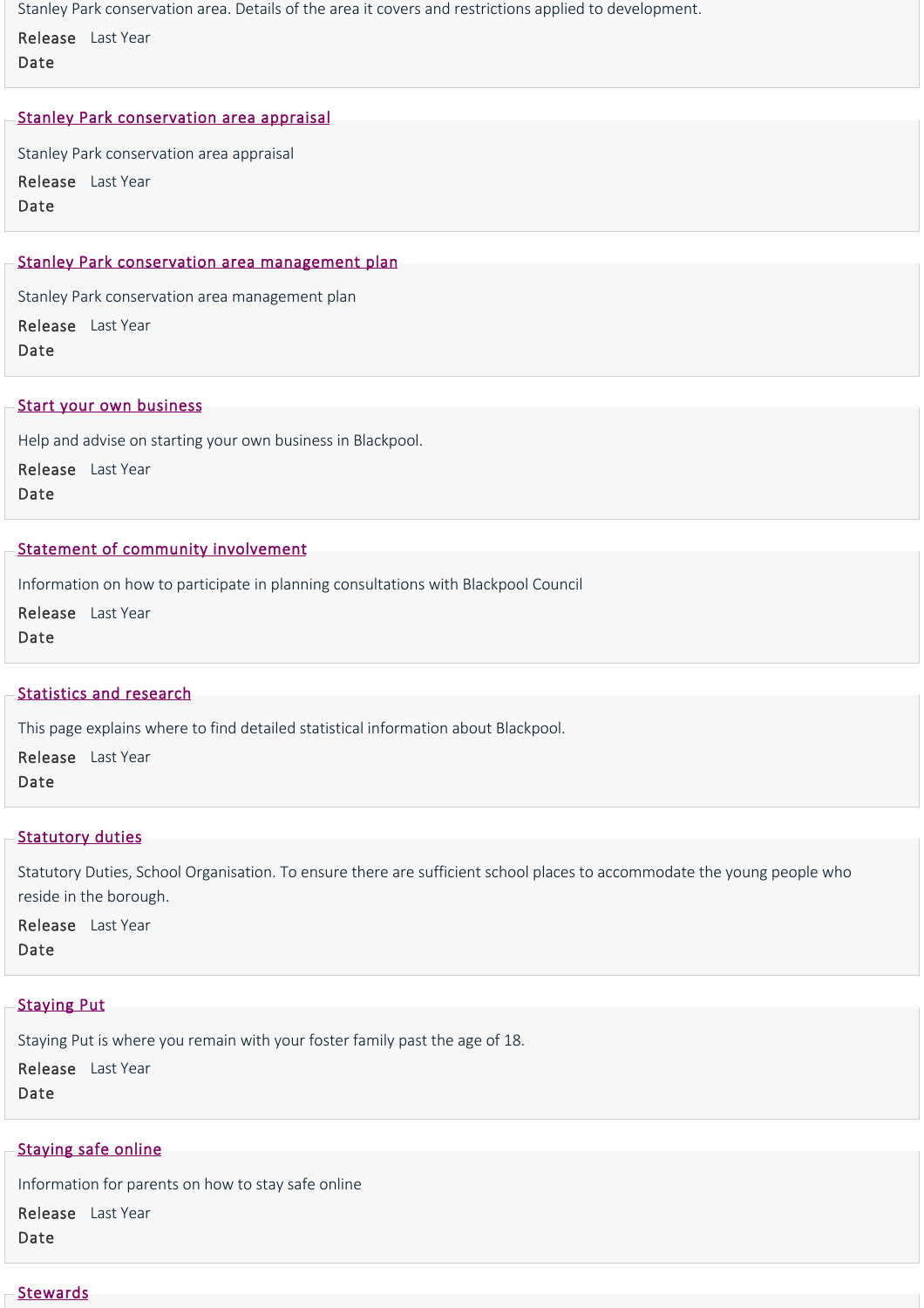Roles and responsibilities of stewards at an event Release Last Year Date

## [Stray and found dogs](https://www.blackpool.gov.uk/Residents/Planning-environment-and-community/Dogs/Stray-and-found-dogs.aspx)

Reporting a stray or found dog in Blackpool Release Last Year Date

#### [Street beggars](https://www.blackpool.gov.uk/Residents/Planning-environment-and-community/Crime-and-safety/Street-beggars.aspx)

Consider donation to charity instead of giving cash to a street beggar in Blackpool

Release Last Year Date

#### [Street cafe licence](https://www.blackpool.gov.uk/Business/Licensing-and-permits/Business-and-trading-licences/Street-cafe-licence.aspx)

Street cafe licence application

Release Last Year

Date

## [Street cafe licence policy \(not on Promenade\)](https://www.blackpool.gov.uk/Business/Licensing-and-permits/Business-and-trading-licences/Street-cafe-licence-policy-not-on-Promenade.aspx)

Blackpool Council's policy for Street Café licences (not on the Promenade) Release Last Year

Date

## [Street Cafe Licence Policy \(Promenade\)](https://www.blackpool.gov.uk/Business/Licensing-and-permits/Business-and-trading-licences/Street-Cafe-Licence-Policy-Promenade.aspx)

Blackpool Council's Street Cafe Licence Policy for premises on the promenade

Release Last Year Date

#### **[Street cleaning](https://www.blackpool.gov.uk/Residents/Planning-environment-and-community/Environmental/Street-cleaning.aspx)**

You can request a street to be cleaned in Blackpool through our simple online request form. You can report overflowing bins, syringes, dead animals, graffiti or overgrown weeds.

Release Last Year Date

## [Street collection policy](https://www.blackpool.gov.uk/Business/Licensing-and-permits/Charitable-collections/Street-collection-policy.aspx)

Blackpool Council's street collection policy Release Last Year Date

## [Street collections](https://www.blackpool.gov.uk/Business/Licensing-and-permits/Charitable-collections/Street-collections.aspx)

Apply for a licence to collect money on the street or in any public place for charitable purposes

Release Last YearDate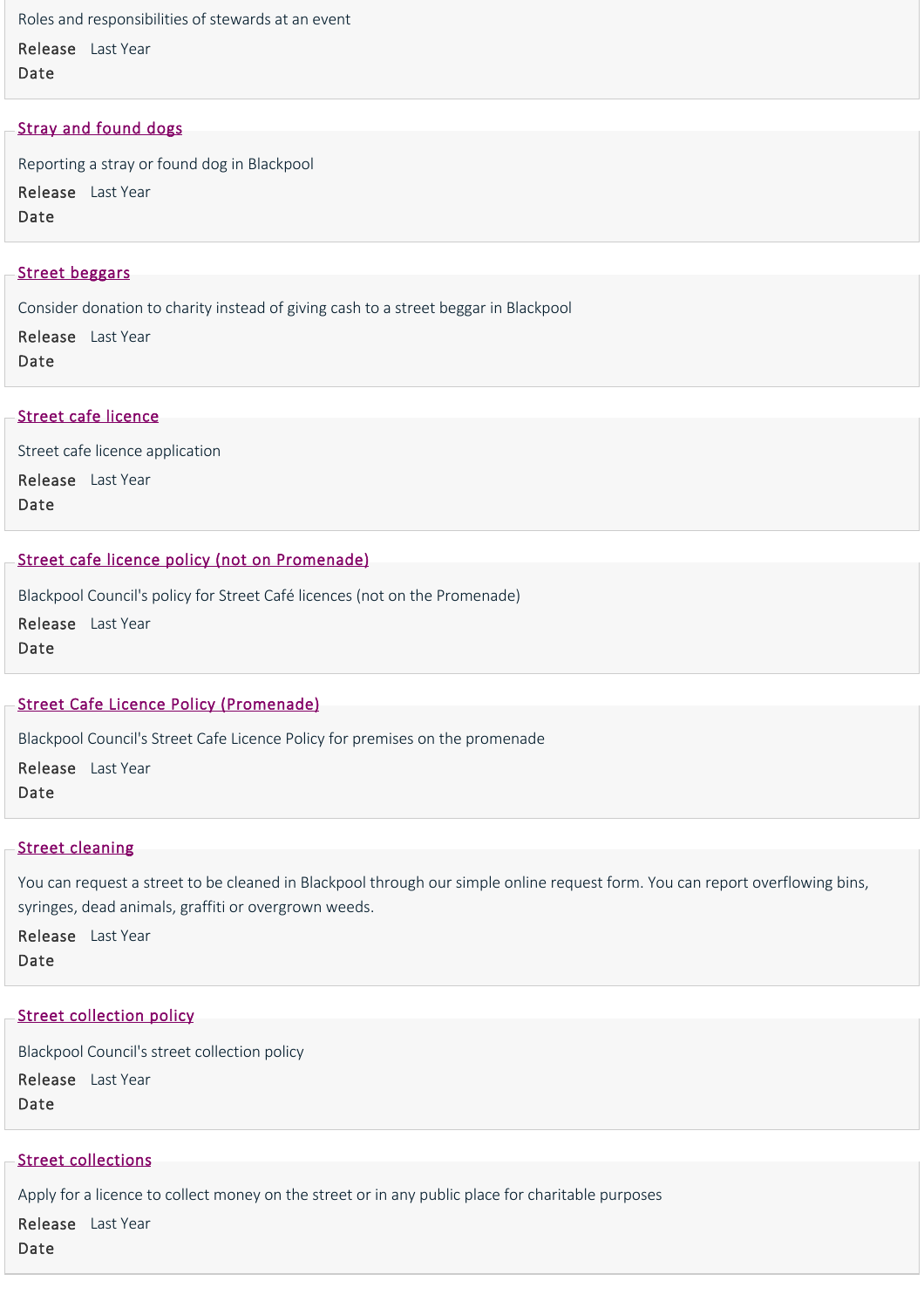#### [Street collections calendar](https://www.blackpool.gov.uk/Business/Licensing-and-permits/Charitable-collections/Street-collections-calendar.aspx)

Calendar of street collection permits issued by Blackpool Council.

Release Last Year Date

## [Street lights and traffic lights](https://www.blackpool.gov.uk/Residents/Parking-roads-and-transport/Street-lights-and-traffic-signals/Street-lights-and-traffic-lights.aspx)

Reporting a problem or fault with a street light or traffic lights in Blackpool. Reporting faulty traffic lights. Reporting faulty street lights in Blackpool. Report street light or traffic lighting failure in Blackpool. Reporting faulty street lighting to Blackpool Council

Release Last Year Date

## [Street trading and pedlars](https://www.blackpool.gov.uk/Business/Licensing-and-permits/Business-and-trading-licences/Street-trading-and-pedlars.aspx)

Information on street trading and pedlars licences.

Release Last Year Date

## [Style weddings](https://www.blackpool.gov.uk/Residents/Life-events/Wedding-venues/The-Wedding-Chapel-Blackpool/Style-weddings.aspx)

Evening weddings at The Wedding Chapel Blackpool, Lancashire. The wedding venue offers style seaside, beach and evening weddings. Blackpool Illuminations weddings, Blackpool Fireworks Weddings, Blackpool Sunset Weddings and Vintage Tram Weddings are available at Blackpool's unique Wedding Chapel.

Release Last Year Date

## [Submit a planning application](https://www.blackpool.gov.uk/Residents/Planning-environment-and-community/Planning/Planning-applications/Submit-a-planning-application.aspx)

How to submit a planning application to Blackpool Council

Release Last Year

Date

## [Substance misuse and sexual health services](https://www.blackpool.gov.uk/Residents/Health-and-social-care/Children-and-families/Early-support/Substance-misuse-and-sexual-health-services.aspx)

Substance misuse services provided by Blackpool Council adolescent's service for young people including drugs and alcohol problems for young people. Also providing Sexual health and relationship services for young people offered by Blackpool Council

Release Last Year Date

## [Summer born guidance](https://www.blackpool.gov.uk/Residents/Education-and-schools/School-admissions/Summer-born-guidance.aspx)

Guidance on applying for a school place in Blackpool for children born during summer months.

Release Last Year Date

## [Sun safety](https://www.blackpool.gov.uk/Residents/Health-and-social-care/Public-health/Sun-safety.aspx)

Sun safety advice for Blackpool residents Release Last Year Date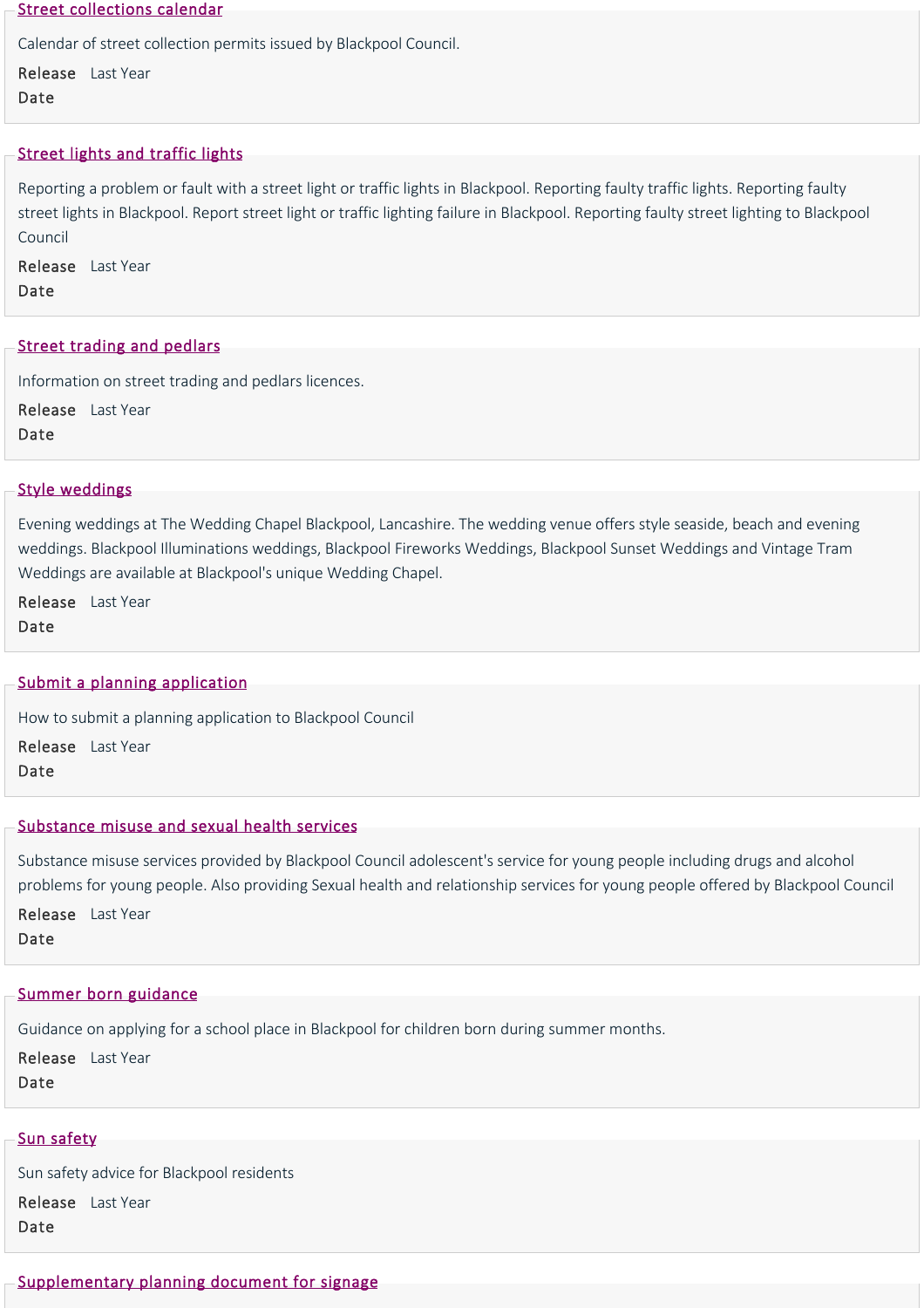Supplementary planning document for signage

Release Last Year Date

### [Supplementary planning documents and guidance](https://www.blackpool.gov.uk/Residents/Planning-environment-and-community/Planning/Planning-policy/Blackpool-local-plan/Supplementary-planning-documents-and-guidance/Supplementary-planning-documents-and-guidance.aspx)

Detailed guidance on Blackpool Council policies on policies contained in the local plan. Giving guidance to the public, developers and applicants.

Release Last Year Date

#### [Support available](https://www.blackpool.gov.uk/Residents/Health-and-social-care/Social-care-for-adults/Services-we-provide/Shared-lives/Support-available.aspx)

The benefits and support available by using Blackpool's Shared Lives service

Release Last Year Date

## [Support for children with special needs](https://www.blackpool.gov.uk/Residents/Education-and-schools/Education-for-all/Support-for-children-with-special-needs.aspx)

Information on support available in Blackpool for children with special needs

Release Last Year Date

#### [Support for local businesses to help stop climate change](https://www.blackpool.gov.uk/Residents/Planning-environment-and-community/Climate-emergency/Support-for-local-businesses-to-help-stop-climate-change.aspx)

Information, guidance and funding advice for business owners in Blackpool to help reduce emissions and stop climate change.

Release This Year Date

## [Support for residents to help stop climate change](https://www.blackpool.gov.uk/Residents/Planning-environment-and-community/Climate-emergency/Support-for-residents-to-help-stop-climate-change.aspx)

A summary of the support available to residents to help Blackpool residents reduce emissions and stop climate change Release This Year Date

# [Support in your home](https://www.blackpool.gov.uk/Residents/Housing/Support-in-your-own-home/Support-in-your-home.aspx)

A range of services aimed at supporting people to live independently in their own home in Blackpool

Release Last Year Date

# [Supported housing](https://www.blackpool.gov.uk/Business/Residential-landlords/Supported-housing/Supported-housing.aspx)

Provides an overview of supported housing requirements in Blackpool. Information to landlords looking to provide supported housing accommodation within the borough

Release This Year Date

# [Supported housing ‐ Quality standards toolkit](https://www.blackpool.gov.uk/Business/Residential-landlords/Supported-housing/Supported-housing-Quality-standards-toolkit.aspx)

Blackpool Council's Supported Housing Quality Standards charter

Release This YearDate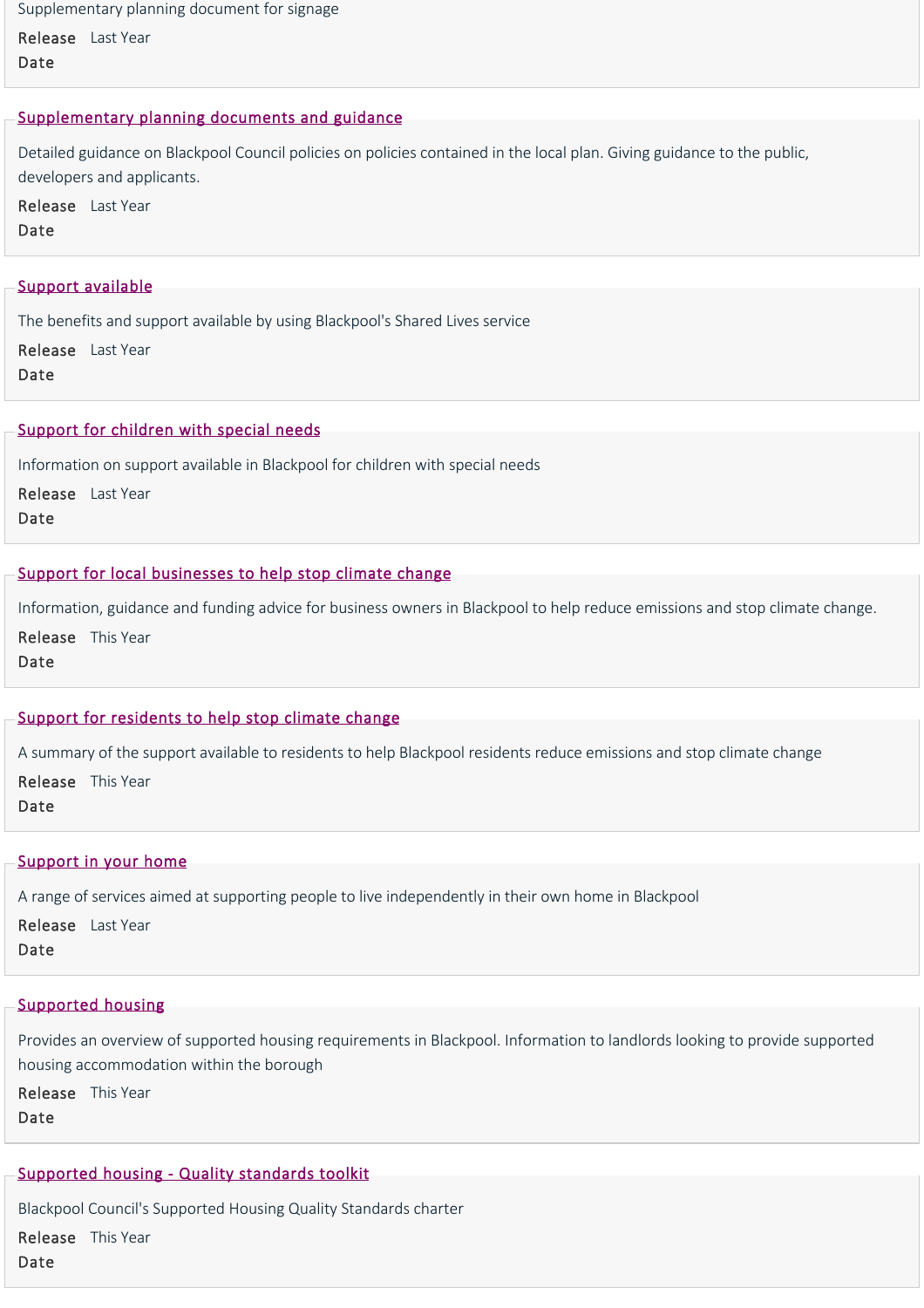#### [Supported housing enquiry form](https://www.blackpool.gov.uk/Business/Residential-landlords/Supported-housing/Supported-housing-enquiry-form.aspx)

Landlords registration enquiry form

Release This Year Date

#### [Supported housing new phased scheme opening process](https://www.blackpool.gov.uk/Business/Residential-landlords/Supported-housing/Supported-housing-new-phased-scheme-opening-process.aspx)

Provides a step by step guide for landlords on the process to open new supported housing accommodation Release This Year Date

## [Supported lodgings](https://www.blackpool.gov.uk/Residents/Health-and-social-care/Social-care-for-adults/Services-we-provide/Supported-lodgings.aspx)

Supported lodgings service provides support and accommodation for young people from the age of 16

Release Last Year Date

#### [Supporting school governors](https://www.blackpool.gov.uk/Residents/Education-and-schools/School-governors/Supporting-school-governors.aspx)

Help and support available from Blackpool Council for school governors and schools and academies

Release Last Year Date

## [Supporting you during your employment](https://www.blackpool.gov.uk/Your-Council/Blackpool-Council-jobs/Supporting-you-during-your-employment.aspx)

Supporting you during your employment with Blackpool Council Release Last Year Date

## Symptom-free testing for workplaces

Symptom‐free testing for workplaces

Release Last YearDate

Displaying 1 to 100 of 100

[Back to top](https://www.blackpool.gov.uk/List-of-Services.aspx?AZListing_AtoZLetter=S#)



# Residents

[Advice‐and‐support](https://www.blackpool.gov.uk/Residents/Advice-and-support/) [Benefits](https://www.blackpool.gov.uk/Residents/Benefits/) [Blackpool‐Illuminations](https://www.blackpool.gov.uk/Residents/Blackpool-Illuminations/) [Council‐tax](https://www.blackpool.gov.uk/Residents/Council-tax/) [Education‐and‐schools](https://www.blackpool.gov.uk/Residents/Education-and-schools/)

# Business

[Business‐rates](https://www.blackpool.gov.uk/Business/Business-rates/) [Business‐support‐and‐advice](https://www.blackpool.gov.uk/Business/Business-support-and-advice/) [Commercial‐waste](https://www.blackpool.gov.uk/Business/Commercial-waste/) [Food‐hygiene](https://www.blackpool.gov.uk/Business/Food-hygiene/) [Licensing‐and‐permits](https://www.blackpool.gov.uk/Business/Licensing-and-permits/)

# Your Council

[Blackpool‐Council‐jobs](https://www.blackpool.gov.uk/Your-Council/Blackpool-Council-jobs/) [Citizenship](https://www.blackpool.gov.uk/Your-Council/Citizenship/) [Community‐rights](https://www.blackpool.gov.uk/Your-Council/Community-rights/) [Council‐meetings](https://www.blackpool.gov.uk/Your-Council/Council-meetings/) [Creating‐a‐better‐Blackpool](https://www.blackpool.gov.uk/Your-Council/Creating-a-better-Blackpool/)